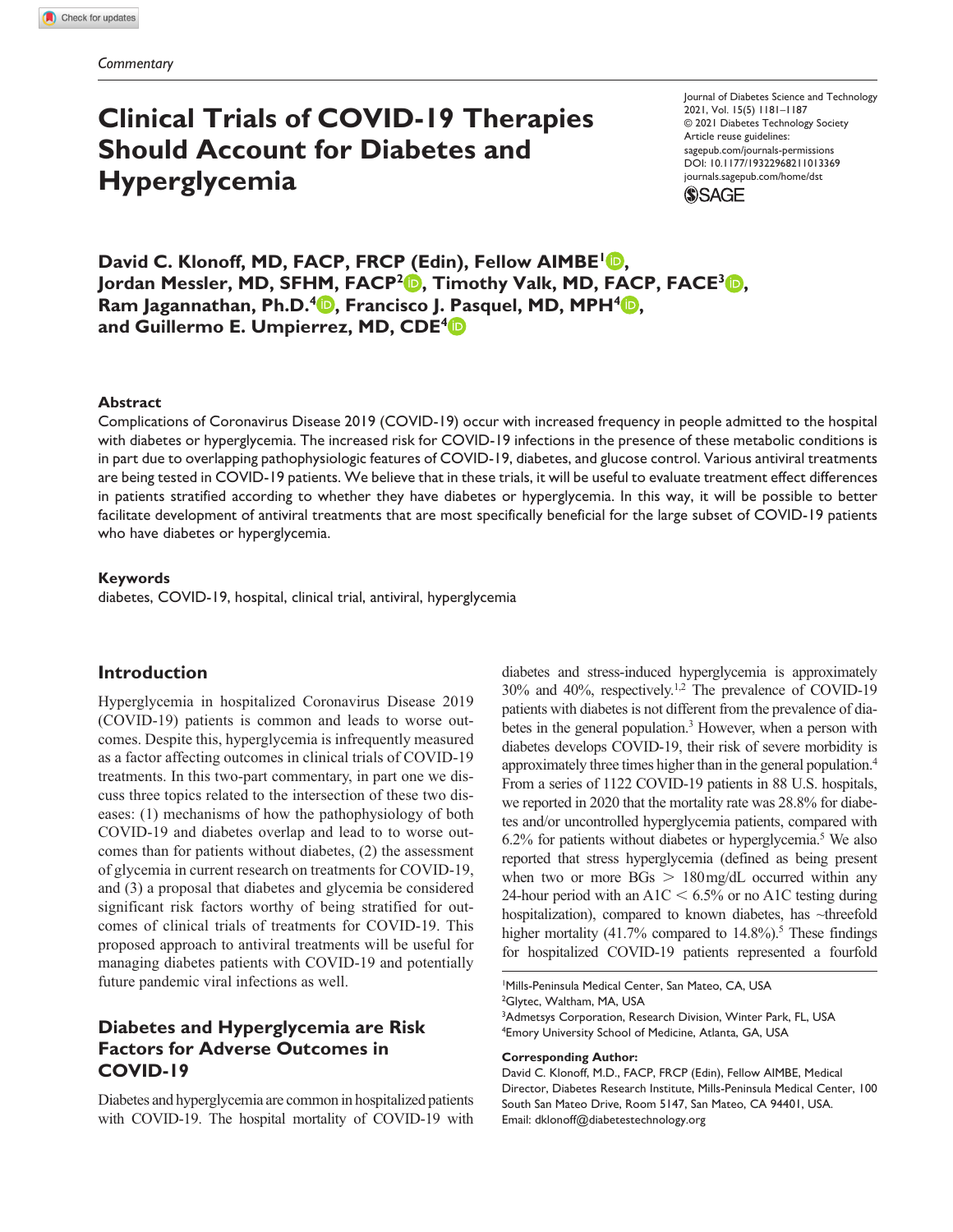increase in mortality with diabetes and a sevenfold increase with stress-induced hyperglycemia compared to those with neither.<sup>5</sup> A pair of 2021 meta-analyses on the effects of hyperglycemia on complications of COVID-19 both concluded that, compared to normoglycemic patients, hyperglycemic patients had a higher risk of mortality and poor outcomes.<sup>6,7</sup>

## **Relationship Between Hyperglycemia and COVID-19 Morbidity and Mortality**

What is the reason for the increased mortality of COVID-19 in the presence of diabetes? Is the problem caused by hyperglycemia and attendant systems breakdown from glucotoxicity, or are the elevated glucose levels a manifestation or epiphenomenon of being severely ill with COVID-19 and an effect rather than a cause of the increased risk of mortality?

A recent multicenter, retrospective hospital-based analysis of 1544 diabetes patients with COVID-19 from 91 hospitals in 12 states in the United States examined this question. An association was sought between achieving inpatient glycemic control and clinical outcomes in hospitalized patients with COVID-19.8 This relationship was assessed in a context of whether achieved glycemia within a window where traditional glycemic goals can be met (2– 3 days for non-ICU patients or within 24 hours for those directly admitted to the ICU) would better predict outcomes than admission glycemia. The study found that: (1) the glycemia value at 2–3 days predicted mortality better than baseline values for non-ICU admissions but not for direct ICU admissions, and (2) reaching a mean glucose level of 140-180mg/dl was associated with lower mortality than higher levels of glycemia ( $>250 \,\text{mg/dl}$ ). This analysis did not account for the heterogeneity of treatment regimens, which may have been different between ICU settings and across various health systems. Although this study demonstrated that treatment to achieve glycemic goals should be effective in improving morbidity and mortality, the analysis could not discern which specific COVID-19 antiviral treatments were more or less likely to be effective in the presence of stress-induced hyperglycemia.

## **Mechanisms of Morbidity Due to COVID-19**

Multiple mechanisms have been hypothesized to be responsible for the morbidity and mortality of COVID-19. Each is a potential target for treatments or vaccinations. In each case, hyperglycemia may exacerbate the mechanism to increase the risk of poor outcomes. Seven mechanisms that can influence the infectivity of the SARS-CoV-2 (severe acute respiratory syndrome coronavirus 2) virus are listed in Table 1.

Multiple underlying mechanisms explain the poor outcome of COVID-19 in patients with hyperglycemia and **Table 1.** Eight Mechanisms for Which There is Evidence that They Specifically Increase the Risk of Poor Outcomes in COVID-19 Patients with Diabetes.<sup>4,9,10</sup>

- 1. Increased angiotensin converting enzyme (ACE) 2 receptors
- 2. Increased plasma concentrations of furin
- 3. Increased activity of transmembrane protease, serine 2 (TMPRSS2)
- 4. Glycosylation of ACE2 receptors
- 5. A hypercoagulable state
- 6. Binding to dipeptidyl peptidase (DPP4) receptors
- 7. Impaired innate and adaptive immunity
- 8. Inflammation and oxidative stress

diabetes. SARS-CoV-2 uses ACE2 receptors to enter affected cells.11 Diabetes can increase the expression of ACE2, which could increase susceptibility to infection by this virus.12 The cell membrane-bound enzyme furin cleaves the COVID-19 spike protein at a cleavage site between its S1 and S2 subunits, which is a process that is required for viral entry into cells.13 Following cleavage, fusion of the spike protein is activated by a second membrane-bound enzyme, TMPRSS2, that cleaves a site on the S2 subunit called the S2' site.14 Plasma levels of shed furin in the circulation correlate with blood glucose levels and predict type 2 diabetes development.15 Little is known about whether TMPRSS2 activity is affected by diabetes, but increased circulating plasma concentrations of the serine protease enzyme, granzyme B, have been found in type 2 diabetes.16 Glycosylation of the ACE2 receptor and the SARS-CoV-2 spike protein increases the binding of the SARS-CoV-2 to that receptor.<sup>17</sup> The hyperglycemia of diabetes might increase the glycosylation of ACE2 receptors<sup>18</sup> or of the SARS-CoV-2 spike protein, which utilizes a glycan shield to thwart the host immune response and contribute to increased binding of this virus<sup>19</sup> and lead to worse outcomes.<sup>20</sup> SARS-CoV-2 can cause inflammation of vascular endothelial cells, which can, in turn, activate coagulation pathways, causing the formation of microthrombi in blood vessels. Type 2 diabetes is also associated with endothelial dysfunction and platelet aggregation, which can also cause a hypercoagulable state.<sup>21</sup> A high affinity between human dipeptidyl peptidase 4 (DPP4), a cell-surface protease that cleaves dipeptides, and the spike protein of SARS-CoV-2 has been reported, which has led to this enzyme to be considered as a candidate binding target for the spike protein.<sup>22</sup> There is limited evidence of increased circulating levels of soluble DPP4 receptors in diabetes, $2<sup>3</sup>$  as well as little evidence, but no strong evidence to date, that this receptor is a significant target of the SARS-CoV-2 virus.<sup>24,25</sup> Innate immunity is an immediate first line non-specific reponse to pathogens by natural killer cells, macrophages, granulcytes and dendridic cells. Adaptive immunity is a delayed secondline specific reponse to pathogens characterized by clonal expansion of lymphocytes. In both COVID-19<sup>26</sup> and type 2 diabetes<sup>27</sup> innate and adaptive immunity are impaired and lymphocytes and monocytes are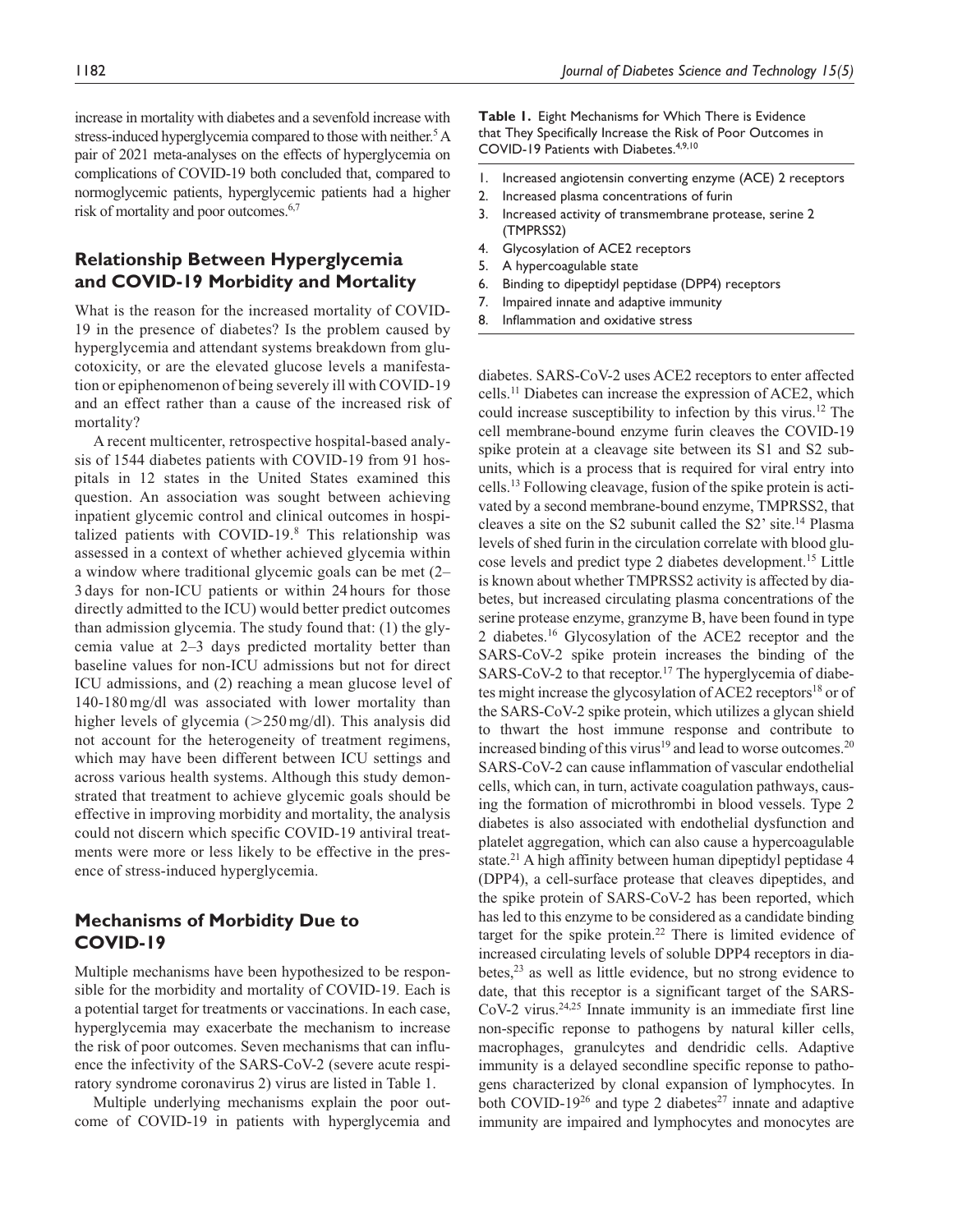decreased in number and function.28-30 Patients with COVID-19 infections have an exacerbated inflammatory response with increased serum levels of inflammatory markers, such as various cytokines, C-reactive protein, lactic dehydrogenase, ferritin, and D-dimer, all of which may result in cytokine storm.31,32 Hyperglycemia in patients with diabetes leads to an inflammatory state characterized by increased oxidative stress markers<sup>33</sup> as well as increased macrophage production of pro-inflammatory cytokines, $34$  such as tumor necrosis factor-alpha (TNF  $\alpha$ ), interleukin (IL)-6 and IL-1 $\beta$ , and C-reactive protein.35 These inflammatory substances, in turn, lead to impaired insulin secretion as well as reduced insulin sensitivity.<sup>36</sup> Furthermore, the increased inflammatory substances and reactive oxygen species can lead to capillary perturbation and cellular damage of lipids, membranes, proteins, and DNA.37

## **Treatments Directed at Mechanisms of Morbidity for COVID-19**

Many treatments that modify or block molecular mechanisms that promote SARS-CoV-2 infectivity (e.g., antivirals, anti-inflammatories, monoclonal antibodies, anticoagulants, and DPP4 Inhibitors) might be expected to affect people with diabetes differently than people without diabetes. This is because the major factors potentiating SARS-CoV-2 infectivity are generally made worse by hyperglycemia and a diagnosis of diabetes. Likewise, many treatments for hyperglycemia and diabetes might be expected to favorably affect outcomes of COVID-19 infections because hyperglycemia potentiates many of the molecular factors that promote SARS-CoV-2 infectivity.

## **Treatment Bias**

Trials of COVID-19 therapies have not accounted for subgroups of patients with and without diabetes or stress-hyperglycemia. It would be essential to know if there are differential treatment effects according to this important underlying patient characteristic. For example, including the largest clinical trial to date, the RECOVERY trial, there have been no reports on outcomes according to glycemic control (although dexamethasone is known to worsen glycemia). A meta-analysis of seven COVID-19 randomized controlled trials (RCTs) reported that corticosteroid use was associated with lower allcause mortality at 28 days after randomization.<sup>38</sup> There was a subgroup analysis including important variables such as age, gender, and sex, but there is no mention of the effect of steroids on glycemic control in this population, and the potential differential effect.

Given the possible impact of various treatments on: (a) glucose metabolism, (b) the immune response in a physiological background affected by glucose or long-standing diabetes, or (c) the interaction with medications for diabetes that could modify the response to therapy or severity of illness,

we recommend at least defining a-priori subgroup analyses that account for these important covariates in undergoing or future clinical trials.

Trials of COVID-19 therapies have not adjusted for glycemia, which could have accounted for different outcomes in patients with/without diabetes and stress hyperglycemia. Diabetes and glycemic control are important confounders for outcomes in COVID-19, which have not been commonly accounted for in RCTs of therapies for COVID-19. Given the pervasiveness of hyperglycemia and diabetes and the lack of ability to control hyperglycemia well in the hospital, controlling for hyper and hypoglycemia would be an essential aspect of studies.

In the hospital trials, blood glucose data is stored in the electronic records on all patients. That data can be analyzed even now and correlated with outcomes. We believe that a worthy research project would be to obtain and combine data from a large set of trials of COVID-19 therapies and proceed with a secondary analysis of outcomes stratified according to the presence of diabetes and hyperglycemia. The study would assess whether patients with diabetes had better outcomes or not and what was the impact of these interventions for COVID-19 on glycemic control.

## **Trials of Therapies for COVID-19**

We present summaries of nine major clinical trials of antiviral therapy for COVID-19 (see Table 2).<sup>39-46</sup> In July 2020, The RECOVERY Trial reported benefits of a 10 day course of dexamethasone in patients requiring oxygen.<sup>39</sup> Steroids have been shown to cause hyperglycemia in greater than 50% of patients without diabetes and more than 80% of patients with diabetes.<sup>47</sup> In patients with chronic obstructive pulmonary disease, one study showed that for every 18mg/dl increase in glucose was an associated 15% increase in adverse events.48 In patients with sepsis, the 2008 CORTICUS trial concluded that the hyperglycemia related to steroids might have impacted mortality.<sup>49</sup> Hypoglycemia is an important variable as well, as patients with sepsis, hypoglycemia, and no diabetes have a higher mortality.<sup>50</sup>

Given the pervasiveness of hyperglycemia in the hospital,<sup>51,52</sup> glycemic control should be ensured and reported. Additionally, is it possible that controlling for hyperglycemia and hypoglycemia could impact the results of COVID-19 inpatient treatment studies? Perhaps even more favorably? These same comments can be made regarding any trial examining the impact of steroids, COVID-19 or not.

Hydroxychloroquine (HCQ) was studied extensively early in the pandemic, with RCTs showing no benefit for the use of HCQ in the hospital. Patients on HCQ had a higher in hospital mortality and were more likely to be ventilated.<sup>40</sup> No record of hypoglycemia or hyperglycemia rates are mentioned in the study, though HCQ can impact glycemia by increasing the risk for hypoglycemia, and in longer-term studies, reducing the rate of diabetes incidence.<sup>53</sup>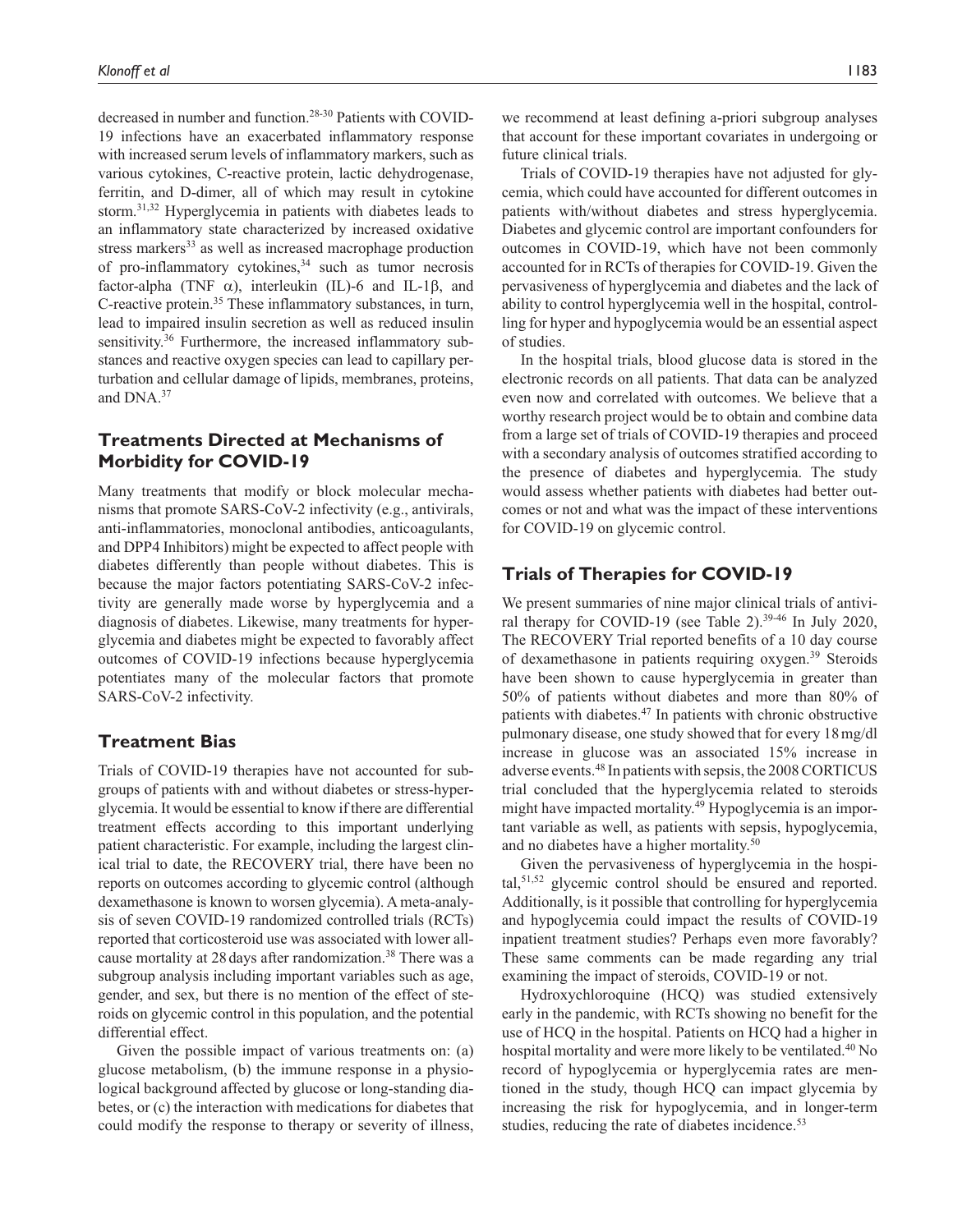**Table 2.** Major Antiviral Therapy Controlled Trials for COVID-19.

| <b>Study</b><br>Dexamethasone <sup>39</sup>                                                           | <b>Comparison groups</b> |                      |                    |
|-------------------------------------------------------------------------------------------------------|--------------------------|----------------------|--------------------|
|                                                                                                       | No oxygen                | Oxygen               | <b>Ventilation</b> |
| Diabetes on admission                                                                                 | 22%                      | 24%                  | 25%                |
| Hyperglycemia                                                                                         | No mention               | No mention           | No mention         |
| Hypoglycemia                                                                                          | No mention               | No mention           | No mention         |
| $HCQ^{40}$                                                                                            |                          |                      |                    |
| Diabetes on admission                                                                                 | 27.4%                    | 27.1%                |                    |
| Hyperglycemia                                                                                         | No mention               | No mention           |                    |
| Hypoglycemia                                                                                          | No mention               | No mention           |                    |
| <b>REMDESIVIR41</b>                                                                                   | Treatment                | <b>Placebo</b>       |                    |
| Diabetes on admission                                                                                 | 31% T <sub>2</sub> D     | 30% T <sub>2</sub> D |                    |
| Hyperglycemia                                                                                         | 6.4%                     | 6.6%                 |                    |
| Hypoglycemia                                                                                          | No mention               | No mention           |                    |
| Blood glucose increased                                                                               | 7.3%                     | 5.2%                 |                    |
| <b>WHO SOLIDARITY (remdesivir,</b><br>hydroxychloroquine, lopinavir, and<br>interferon) <sup>42</sup> | <b>All patients</b>      |                      |                    |
| <b>Diabetes</b>                                                                                       | 25% (2768/11266)         |                      |                    |
| Hyperglycemia                                                                                         | No mention               |                      |                    |
| Hypogycemia                                                                                           | No mention               |                      |                    |
| Tocilizumab <sup>43</sup>                                                                             | Treatment                | <b>Placebo</b>       | All<br>patients    |
| DM                                                                                                    | 28%                      | 37%                  | 31%                |
| Glucocorticoids                                                                                       | Not quantitated          | Not quantitated      |                    |
| Hyperglycemia                                                                                         | No mention               | No mention           |                    |
| Hypoglycemia                                                                                          | No mention               | No mention           |                    |
| Convalescent plasma Li et al <sup>44</sup>                                                            | <b>Treatment</b>         | <b>Placebo</b>       | All<br>patients    |
| Diabetes on admission                                                                                 | 17.3%                    | 23.5%                |                    |
| Glucocorticoids                                                                                       | 45.7%                    | 32.7%                |                    |
| Hyperglycemia                                                                                         | No mention               | No mention           |                    |
| Hypoglycemia                                                                                          | No mention               | No mention           |                    |
| Convalescent plasma Simonovich et al <sup>45</sup>                                                    |                          |                      |                    |
| Diabetes on admission                                                                                 | 17.5%                    | 20%                  |                    |
| Glucocorticoids                                                                                       | 91.7%                    | 96.2%                |                    |
| Hyperglycemia                                                                                         | 14.9%                    | 17.1%                |                    |
| Hypoglycemia                                                                                          | 0.4%                     | 0%                   |                    |
| ACTIV-3 monoclonal antibody <sup>46</sup>                                                             | <b>Treatment</b>         | <b>Placebo</b>       |                    |
| <b>Diabetes</b>                                                                                       | 33%                      | 24%                  |                    |
| Glucocorticoids                                                                                       | 49%                      | 49%                  |                    |
| Hyperglycemia                                                                                         | No mention               | No mention           |                    |
| Hypoglycemia                                                                                          | No mention               | No mention           |                    |

The ACCT-1 trial evaluated remdesivir in hospitalized patients with COVID-19, showing an improved recovery time but no mortality benefit.<sup>41</sup> Diabetes at baseline was reported, and glucose levels were evaluated as an endpoint in the treatment protocol, as a safety measure, but hyperglycemia and hypoglycemia rates were not accounted for as confounders. Elevated blood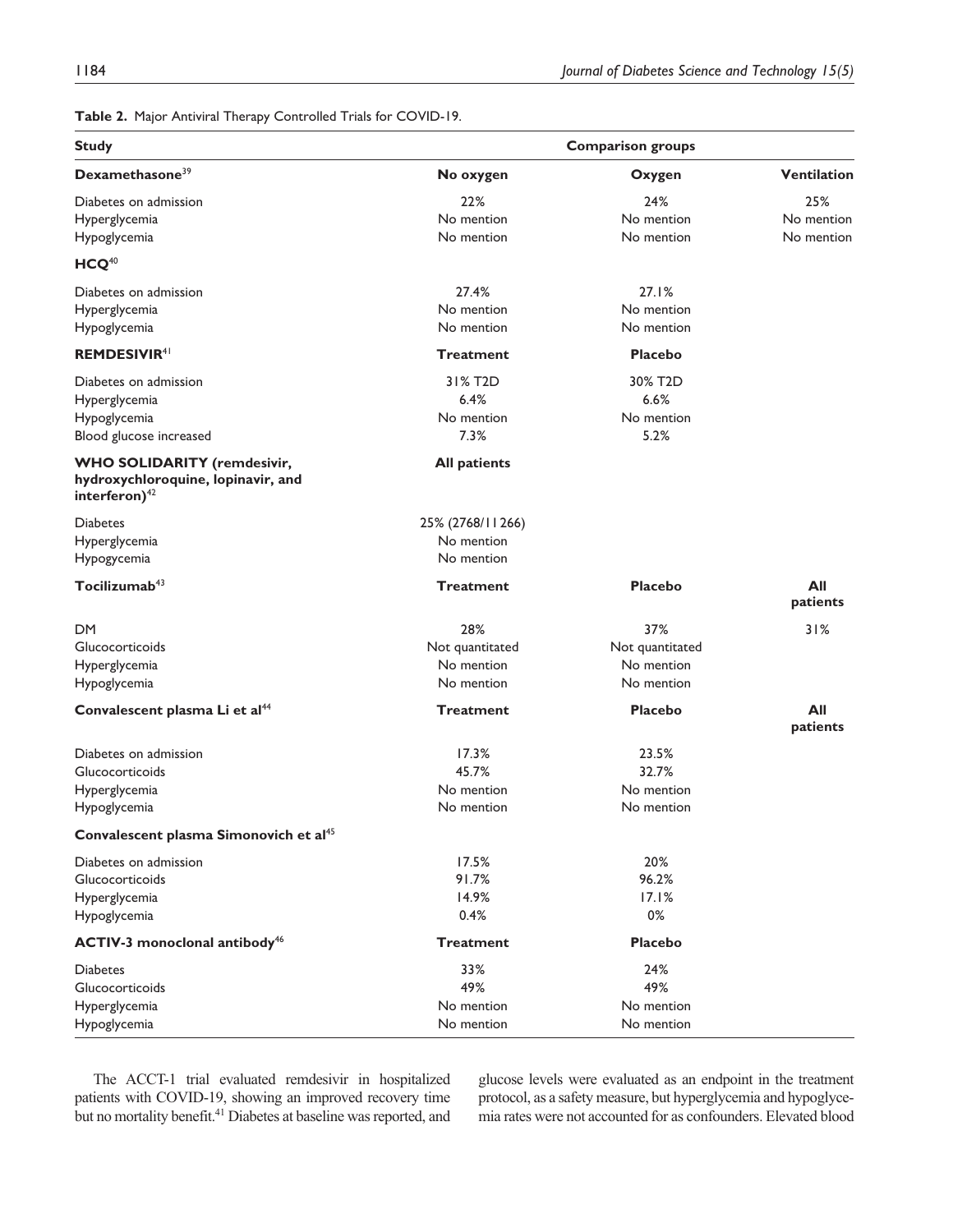glucose and hyperglycemia were separately noted, with no definitions reported, and a combined rate of 13.7% in the treatment arm and 11.8% in the placebo group. In this study, the data in the article's Supplement Table 20 and the data in the article's Supplement Table 1 show a significant number with diabetes (31% in treatment group) compared to a significantly lower number with hyperglycemia  $(13.7\%)$ .<sup>41</sup> This incongruent finding leaves doubts in the assessment of diabetes and glycemia.

The SOLIDARITY Trial reported on 2750 patients receiving remdesivir, 954 patients receiving HCQ, 1411 lopinavir patients, and 2063 patients receiving interferon, with outcomes showing minimal to no impact on mortality, length of stay, or ventilator requirement.<sup>42</sup> Baseline diabetes and corticosteroid use are reported, with no mention of glycemic outcomes.

Tocilizumab, an interleukin-6 (IL-6) receptor monoclonal antibody, was examined in an RCT of patients with severe SARS-CoV-2, in 243 patients, showing no impact on preventing mechanical ventilation or death.43 In the Stone article there was a greater percentage of diabetic patients in the placebo group (37% vs 28%) which could skew the data. Diabetes and glucocorticoid use was reported at baseline. However, no glycemic outcomes were reported, though inhibiting IL-6 can impact glycemia, by improving insulin sensitivity.<sup>54</sup> In addition, patients with COVID-19, with hyperglycemia, have higher levels of IL-6, and a small analysis suggested that higher levels of IL-6 on admission minimized the impact of IL-6 inhibitors.<sup>55</sup>

Convalescent studies have not shown clear benefits, though they continue to be used as treatments. An early trial of 103 patients<sup>44</sup> reported no clear benefit. In this trial, aside from diabetes status on admission, there is no mention of glycemic outcomes. A more recent trial<sup>45</sup> of severe COVID-19 pneumonia patients randomized to placebo or convalescent plasma also showed no clear benefit of plasma. They report hyperglycemia rates of less than 20%, though more than 90% were on steroids for treatment, and approximately 20% had diabetes.

An early 2021 randomized controlled trial of a neutralizing monoclonal antibody, with all patients receiving remdesivir and 49% receiving glucocorticoids, showed no benefit in hospitalized patients with COVID-19.46 Diabetes was reported in 33% of treatment patients and 24% of placebo patients, though no mention of hyperglycemia outcomes are reported.

Trials have evaluated the impact of full dose and therapeutic doses of anticoagulation. Many of them were halted because of worse outcomes with anticoagulants. Given the interaction of thrombosis and insulin resistance, and the more than twofold increased risk for venous thromboembolism development in patients with diabetes,<sup>56</sup> adjusting for diabetes and glycemia in these studies will be imperative as well.

## **Conclusions**

Studies of treatments for COVID-19 have generally not considered glycemic control, diabetes status, or admission hyperglycemia when assessing the impact of the studied treatment.

The high frequency of diabetes and its influence on outcome and mortality in hospitalized COVID-19 patients mandates a better understanding of the effectiveness of treatments specific for COVID-19 in patients with diabetes and newly diagnosed (stress) hyperglycemia.57 Therapeutic trials for COVID-19 should evaluate the impact of novel interventions on glycemic control and the potential interaction of these interventions with diabetes/hyperglycemic status on treatment effect. Without accounting for glucose control in clinical studies of viral diseases, the effect of therapeutic antiviral agents will be questionable.

In conclusion, we believe that stratified data from large clinical trials may help identify and individualize treatment options for the vulnerable diabetes population. This approach to seeking antiviral treatments that provide optimal outcomes for diabetes patients will be useful for COVID-19 and will probably be useful in the event of any future pandemic infections.

#### **Abbreviations**

ACE, angiotensin converting enzyme; COVID-19, coronavirus disease 2019; DPP4, dipeptdyl peptidase-4; HCQ, hydroxychloroquine; RCTs, randomized controlled trials; SARS-CoV-2, severe acute respiratory syndrome coronavirus 2; TMPRSS2, transmembrane protease, serine 2; TNF α, tumor necrosis factor-alpha.

#### **Acknowledgements**

The authors would like to acknowledge Annamarie Sucher-Jones for her editorial expertise.

#### **Declaration of Conflicting Interests**

The author(s) declared the following potential conflicts of interest with respect to the research, authorship, and/or publication of this article: DCK is a consultant for EoFlow, Fractyl, Lifecare, Novo, Roche Diagnostics, Samsung, and Thirdwayv. JM is an employee of Glytec. TV is a full time employee of Admetsys Corporation. RJ has nothing to disclose. FJP has received research support from Dexcom and Merck and consulting fees from Boehringer Ingelheim, outside the submitted work. He is partially supported by the National Institutes of Health under award numbers1K23GM128221-01A3 and P30DK111024-05S1. GEU is partly supported by research grants from the NIH/NATS UL1 TR002378 and 1P30DK111024-05, and P30DK111024-05S and has received unrestricted research support (to Emory University) from Astra Zeneca, Novo Nordisk, and Dexcom.

## **Funding**

The author(s) received no financial support for the research, authorship, and/or publication of this article.

### **ORCID iDs**

David C. Klonoff **iD** <https://orcid.org/0000-0001-6394-6862> Jordan Messler **D** <https://orcid.org/0000-0002-3080-6940> Timothy Valk **h** <https://orcid.org/0000-0002-0345-4732> Ram Jagannathan (D) <https://orcid.org/0000-0003-4267-5033> Francisco J. Pasquel **iD** <https://orcid.org/0000-0002-3845-6703> Guillermo E. Umpierrez **D** <https://orcid.org/0000-0002-3252-5026>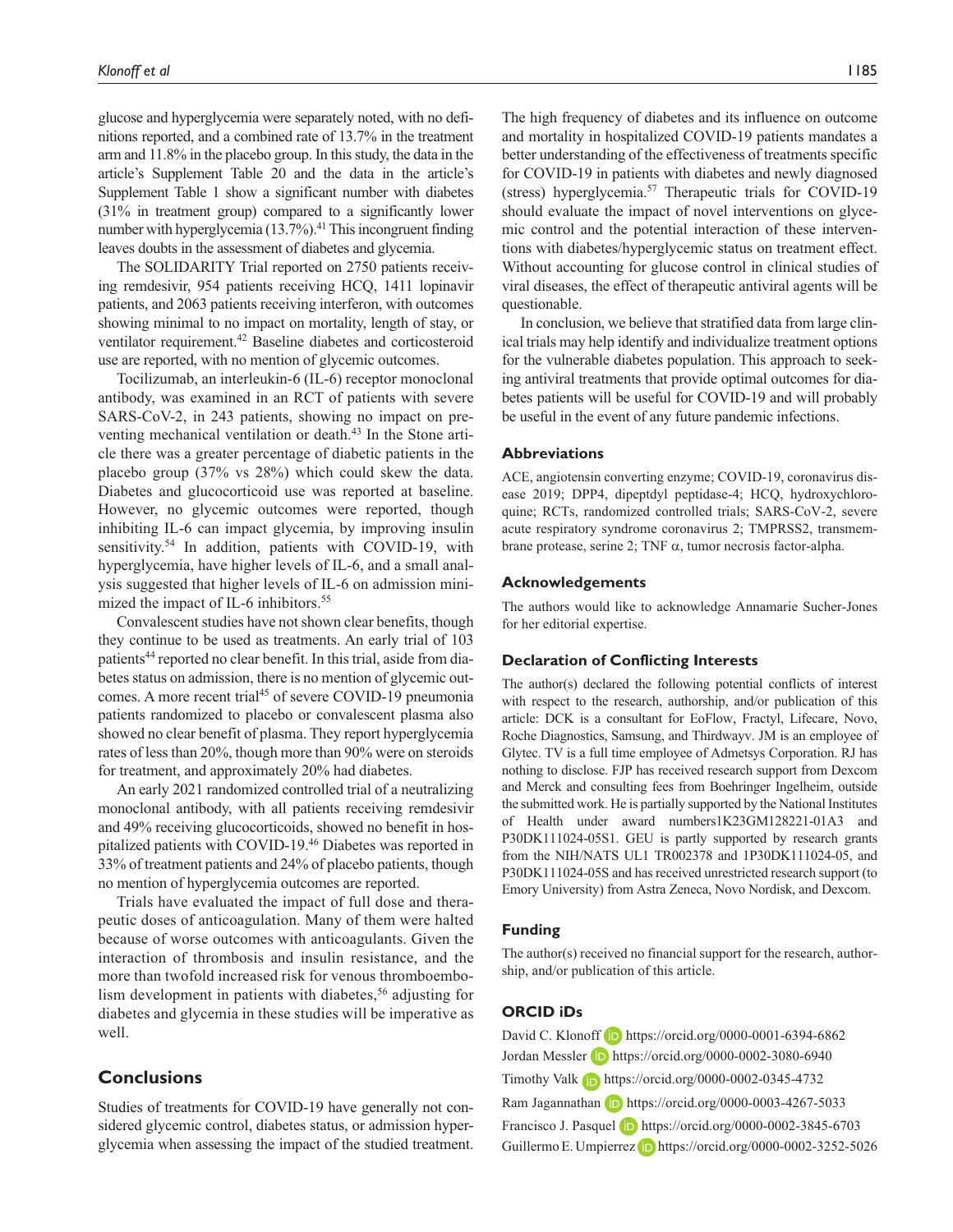#### **References**

- 1. Huang C, Soleimani J, Herasevich S, et al. Clinical Characteristics, Treatment, and outcomes of critically ill patients with COVID-19: a scoping review. *Mayo Clin Proc*. 2021;96(1):183- 202. doi:10.1016/j.mayocp.2020.10.022
- 2. Singh AK, Singh R. Hyperglycemia without diabetes and new-onset diabetes are both associated with poorer outcomes in COVID-19. *Diabetes Res Clin Pract*. 2020;167:108382. doi:10.1016/j.diabres.2020.108382
- 3. Iughetti L, Trevisani V, Cattini U, et al. COVID-19 and type 1 diabetes: concerns and challenges. *Acta Biomed*. 2020;91(3):e2020033. doi:10.23750/abm.v91i3.10366
- 4. Abu-Farha M, Al-Mulla F, Thanaraj TA, et al. Impact of diabetes in patients diagnosed with COVID-19. *Front Immunol*. 2020;11:576818. doi:10.3389/fimmu.2020.576818
- 5. Bode B, Garrett V, Messler J, et al. Glycemic characteristics and clinical outcomes of COVID-19 patients hospitalized in the United States. *J Diabetes Sci Technol*. 2020;14(4):813-821. doi:10.1177/1932296820924469
- 6. Lazarus G, Audrey J, Wangsaputra VK, Tamara A, Tahapary DL. High admission blood glucose independently predicts poor prognosis in COVID-19 patients: a systematic review and dose-response meta-analysis. *Diabetes Res Clin Pract*. 2021;171:108561. doi:10.1016/j.diabres.2020.108561
- 7. Yang Y, Cai Z, Zhang J. Hyperglycemia at admission is a strong predictor of mortality and severe/critical complications in COVID-19 patients: a meta-analysis. *Biosci Rep*. 2021;41(2): BSR20203584. doi:10.1042/BSR20203584.
- 8. Klonoff DC, Messler JC, Umpierrez GE, et al. Association between achieving inpatient glycemic control and clinical outcomes in hospitalized patients with COVID-19: a multicenter, retrospective hospital-based analysis. *Diabetes Care*. 2021;44(2)578-585. doi:10.2337/dc20-1857
- 9. Liao YH, Zheng JQ, Zheng CM, Lu KC, Chao YC. Novel molecular evidence related to COVID-19 in patients with diabetes mellitus. *J Clin Med*. 2020;9(12):3962. doi:10.3390/ jcm9123962.
- 10. Rajpal A, Rahimi L, Ismail-Beigi F. Factors leading to high morbidity and mortality of COVID-19 in patients with type 2 diabetes. *J Diabetes*. 2020;12(12):895-908. doi:10.1111/1753- 0407.13085
- 11. Bourgonje AR, Abdulle AE, Timens W, et al. Angiotensinconverting enzyme 2 (ACE2), SARS-CoV-2 and the pathophysiology of coronavirus disease 2019 (COVID-19). *J Pathol*. 2020;251(3):228-248. doi:10.1002/path.5471
- 12. Rao S, Lau A, So HC. Exploring diseases/traits and blood proteins causally related to expression of ACE2, the putative receptor of SARS-CoV-2: a mendelian randomization analysis highlights tentative relevance of diabetes-related traits. *Diabetes Care*. 2020;43(7):1416-1426. doi:10.2337/dc20- 0643
- 13. Wu Y, Zhao S. Furin cleavage sites naturally occur in coronaviruses. *Stem Cell Res*. 2020;50:102115. doi:10.1016/j. scr.2020.102115
- 14. Bestle D, Heindl MR, Limburg H, et al. TMPRSS2 and furin are both essential for proteolytic activation of SARS-CoV-2 in human airway cells. *Life Sci Alliance*. 2020;3(9):e202000786. doi:10.26508/lsa.202000786
- 15. Fernandez C, Rysa J, Almgren P, et al. Plasma levels of the proprotein convertase furin and incidence of diabetes and mortality. *J Intern Med*. 2018;284(4):377-387. doi:10.1111/ joim.12783.
- 16. El Mesallamy HO, Hamdy NM, Mostafa DM, Amin AI. The serine protease granzyme B as an inflammatory marker, in relation to the insulin receptor cleavage in human obesity and type 2 diabetes mellitus. *J Interferon Cytokine Res*. 2014;34(3):179- 186. doi:10.1089/jir.2013.0059.
- 17. Zhao P, Praissman JL, Grant OC, et al. Virus-receptor interactions of glycosylated SARS-CoV-2 spike and human ACE2 receptor. *Cell Host Microbe*. 2020;28(4):586-601 e6. doi:10.1016/j.chom.2020.08.004
- 18. Bagdonaite I, Wandall HH. Global aspects of viral glycosylation. *Glycobiology*. 2018;28(7):443-467. doi:10.1093/glycob/ cwy021
- 19. Casalino L, Gaieb Z, Goldsmith JA, et al. Beyond shielding: the roles of glycans in the SARS-CoV-2 spike protein. *ACS Cent Sci*. 2020;6(10):1722-1734. doi:10.1021/acscentsci.0c01056
- 20. Sartore G, Ragazzi E, Faccin L, Lapolla A. A role of glycation and methylation for SARS-CoV-2 infection in diabetes? *Med Hypotheses*. 2020;144:110247. doi:10.1016/j. mehy.2020.110247
- 21. Apicella M, Campopiano MC, Mantuano M, Mazoni L, Coppelli A, Del Prato S. COVID-19 in people with diabetes: understanding the reasons for worse outcomes. *Lancet Diabetes Endocrinol*. 2020;8(9):782-792. doi:10.1016/S2213- 8587(20)30238-2
- 22. Li Y, Zhang Z, Yang L, et al. The MERS-CoV receptor DPP4 as a candidate binding target of the SARS-CoV-2 spike. *iScience*. 2020;23(8):101400. doi:10.1016/j.isci.2020.101400
- 23. Ryskjaer J, Deacon CF, Carr RD, et al. Plasma dipeptidyl peptidase-IV activity in patients with type-2 diabetes mellitus correlates positively with HbAlc levels, but is not acutely affected by food intake. *Eur J Endocrinol*. 2006;155(3):485- 493. doi:10.1530/eje.1.02221
- 24. Solerte SB, D'Addio F, Trevisan R, et al. Sitagliptin treatment at the time of hospitalization was associated with reduced mortality in patients with type 2 diabetes and COVID-19: a multicenter, case-control, retrospective, observational study. *Diabetes Care*. 2020;43(12):2999-3006. doi:10.2337/dc20- 1521
- 25. Mirani M, Favacchio G, Carrone F, et al. Impact of comorbidities and glycemia at admission and dipeptidyl peptidase 4 inhibitors in patients with type 2 diabetes with COVID-19: a case series from an academic hospital in Lombardy, Italy. *Diabetes Care*. 2020;43(12):3042-3049. doi:10.2337/dc20- 1340
- 26. Zhou T, Hu Z, Yang S, Sun L, Yu Z, Wang G. Role of adaptive and innate immunity in type 2 diabetes mellitus. *J Diabetes Res*. 2018;2018:7457269. doi:10.1155/2018/7457269
- 27. Hue S, Beldi-Ferchiou A, Bendib I, et al. Uncontrolled innate and impaired adaptive immune responses in patients with COVID-19 acute respiratory distress syndrome. *Am J Respir Crit Care Med*. 2020;202(11):1509-1519. doi:10.1164/ rccm.202005-1885OC
- 28. Komura T, Sakai Y, Honda M, Takamura T, Matsushima K, Kaneko S. CD14+ monocytes are vulnerable and functionally